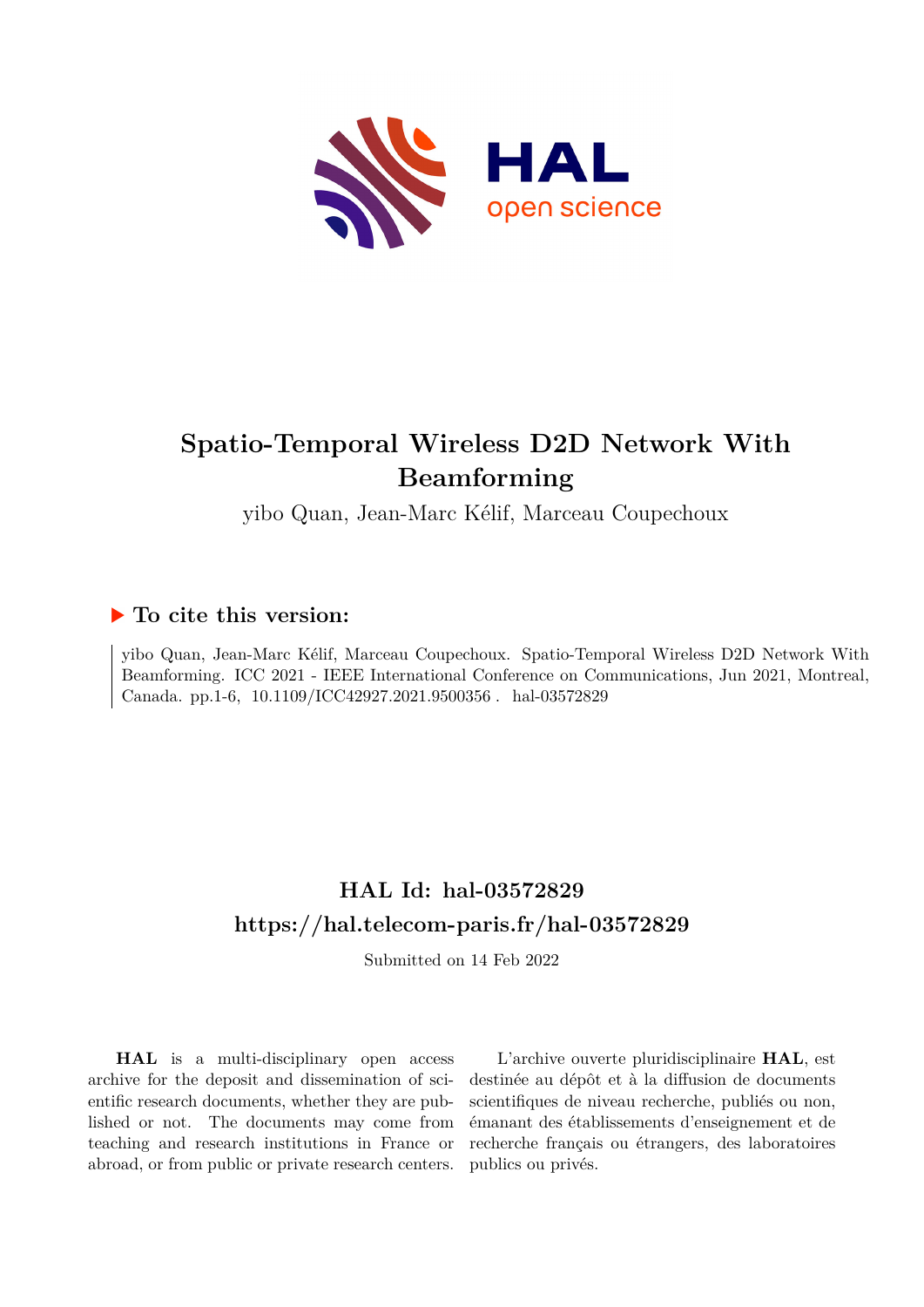# Spatio-Temporal Wireless D2D Network With Beamforming

Yibo Quan  $\ddagger$  §, Jean-Marc Kélif § and Marceau Coupechoux $\dagger$  $\ddagger$  LTCI, Télécom Paris, Institut Polytechnique de Paris, 91120, Palaiseau, France §Orange Labs, 92320, Châtillon, France Email: {yibo.quan, marceau.coupechoux}@telecom-paris.fr, {jeanmarc.kelif}@orange.com

*Abstract*—In this paper, we consider a dynamic device-todevice (D2D) communication model where transmitters and receivers have multiple antennas and adopt beamforming (BF). A continuous spatio-temporal model for the wireless network is analyzed, which combines a spatial stochastic point process and a dynamic birth-death process. We model BF by using a uniform linear array (ULA) and extend the result of Sankararaman and Baccelli on the stability condition of such a network. We show that the critical arrival rate increases with the number of antennas at the transmitter and the receiver.

*Index Terms*—Stochastic geometry, birth-death process, beamforming, stability, device-to-device

#### I. INTRODUCTION

Device-to-device (D2D) communications emerge as a promising technology to improve the spectral efficiency of next generation cellular networks. Since it allows direct communication between nearby devices, this technique is the basis of new proximity based services [1]. In in-band mode, D2D devices share the same spectrum resource and interfere each other. As the number of D2D devices increases, it becomes more and more difficult to meet stringent quality of service requirements, such as those foreseen for URLLC in 5G.

A solution to improve the networks performance is beamforming (BF). Several papers in the literature show the great potential of BF for D2D communications for reducing interference and improving network throughput, see e.g. [2] [3]. However, it is still an open issue to study the randomness of large scale networks with D2D communication, when there are massive access of random located users using BF with various communication demands.

Stochastic geometry has recently been widely used to characterize large scale networks with D2D communications [4]–[6]. Devices are supposed to form a Poisson point process (PPP) and performance parameters such as successful transmission probability or network capacity are evaluated. A common limitation of these works is that they focus on the network spatial randomness at a given instant but neglect the temporal randomness. In contrast, references [7]–[9] study the dynamic traffic properties of large scale stochastic cellular networks. Networks are modeled as classical queue interacting problems [10], i.e., the number of users and their locations in the network are assumed to be static all the time. Each user has

We thank Dr. Abishek Sankararaman for his help on the simulator. The work of M. Coupechoux has been performed at LINCS laboratory.

a buffer to accept the data packets which arrive according to a Poisson process with a random volume. The networks are here modeled as discrete time Markov chains. A limitation of this approach is that there is no random arrival or departure of data sources. Moreover, the full buffer assumption is restrictive as some devices may become idle if they have no data to transmit. A more practical and realistic model states that devices visit the network at random time instants with a random amount of data to be transmitted. This assumption is reasonable, because a user who has finished its file transmission may move to another location at another time instant. Then, it starts a new communication there. At the same time, a new user may arrive in the network and start the communication at a random location. This network can be modeled by a Spatial Birth-Death Process [11], [12]. To the best of our knowledge, [13] is the first work to have modeled a D2D network as a spatial birth-death process. The stability condition of this model is studied by the authors. This model has been recently extended to model the uplink of cellular networks in [14].

In this paper, we propose an extension of the work of [13] to D2D networks with BF. We study its impacts on the performance and in particular on the critical arrival rate of D2D users. Our contributions are thus the following:

- We propose a BF model for D2D communications based on the Uniform Linear Array (ULA) model, which is tractable from a stochastic geometry point of view.
- We derive a new stability condition for the spatial birthdeath D2D process as a function of the number of transmit and receive antennas.
- Our numerical results show that BF extends the stability region of D2D networks and that the critical arrival rate is increasing with the number of antennas.

The rest of the paper is organized as follow. In Section II, we introduce the system model for the D2D network with BF and derive the transmission rate of each user. In Section III, we present the stability criterion of the spatial birth-death process with BF. Our numerical results are shown in Section IV. Section V concludes the paper.

#### II. SYSTEM MODEL

In this section, we fist describe the stochastic model of [13] and then extend it to take into account BF. The model of [13] is referred to the so called "dipole-model" with a series of transmitter-receiver pairs arriving in the network as a spatial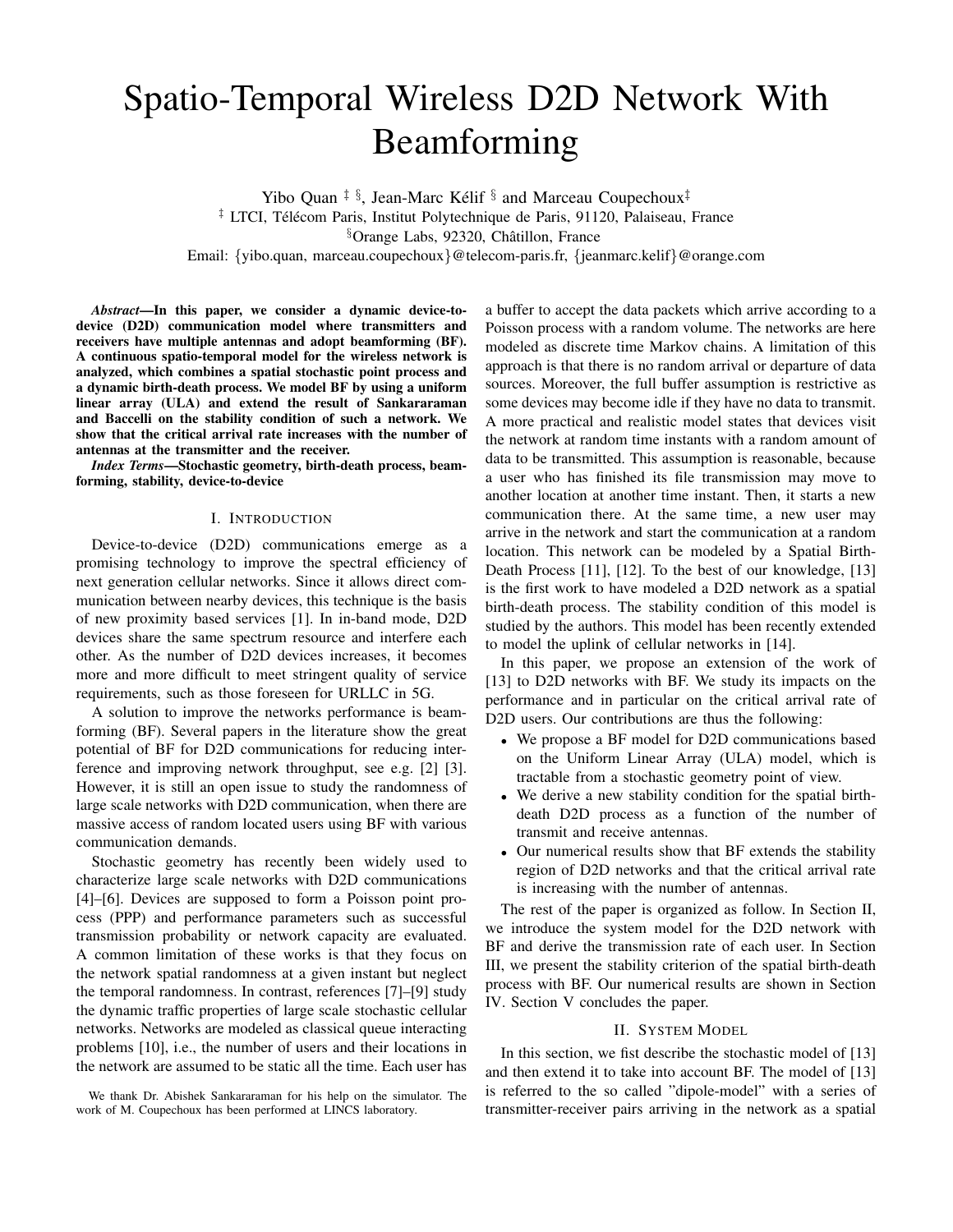Poisson process. Each active transmitter in the space transfers a file to its corresponding receiver. This process models a D2D communication network, where several nearby users use simultaneously the same spectrum resource to communicate. Once a transmitter-receiver pair finishes its file transmission, it becomes idle and disappears from the network.

#### *A. Spatial Birth-Death Process*

The area in which D2D users live is a two dimensional Euclidean square plane  $S = [-Q, Q] \times [-Q, Q]$ ,  $S \subset \mathbb{R}^2$ , where the side length of the plane is  $2Q, Q \in \mathbb{R}^+$ . The area of S is denoted as |S|.

The arrival time instants of the transmitter-receiver pairs are modeled as a stationary Poisson process with arrival rate  $\lambda |S|$ , where  $\lambda \in \mathbb{R}^+$  is the arrival rate per unit of surface. The positions of the receivers in each pair are i.i.d. uniformly distributed in the plane S. For all the pairs, the length between the transmitter and their corresponding receivers are set to be the same constant  $T$  in our studies. Then the transmitter devices are uniformly distributed on the circles centered at the receivers of radius T.

At each time instant  $t$ , the positions of the receivers in the network are modeled as a spatial point process  $\Phi_t^{Rx} = \{x_1, x_2, ..., x_{N_t}\}\$  defined on  $(\mathbb{R}^2, \mathcal{B}^2)$ , where  $\mathcal{B}^2$ is the  $\sigma$ -algebra on  $\mathbb{R}^2$ ,  $N_t$  is the number of pairs and  $x_i$  denotes the position of the *i*-th active receiver. Then the positions of pairs can be interpreted as a marked point process  $\Phi_t = \{ (x_1, y_1), (x_2, y_2) ... (x_{N_t}, y_{N_t}) \}$ , where the marks  $y_i$  denote the transmitters locations of the *i*-th pair. Assume that this process is simple, i.e., there is no multiple users at the same location. Similarly, we denote the process  $\Phi_t^{Tx} = \{y_1, y_2, ..., y_{N_t}\}\$ as the point process with respect to the transmitters locations. Given a Borel set A, let  $\Phi_t(A)$ denote the number of receivers in  $A$  at time  $t$ . Hence the number of active pairs in the plane  $\{\Phi_t(\mathbf{S})\}$  is also a counting process indexed by the time  $t$ .

Once the *i*-th pair arrives at time  $b_i$ , it becomes active and has to transfer a file. The file size  $L_i$  in bits is a random variable following an exponential law of mean L bits. The transmission rate of each pair is dynamic following the Shannon rate. At the end of the file transmission, the transmitterreceiver pairs leave the plane. The time at which the  $i$ -th pair leaves the plane is denoted as  $d_i$ . As a consequence, the sojourn time of pair *i* is  $W_i = d_i - b_i$ .

TABLE I ANTENNA GAIN OF THE APPROXIMATED BF ULA MODEL

| Antenna                                                       | Antenna gain |                |
|---------------------------------------------------------------|--------------|----------------|
| Type <sup>a</sup>                                             | $G_{max}$    | $\sigma_{min}$ |
| Tx                                                            | 2n           |                |
| Rx                                                            | $2n^2$       | $n * \rho$     |
| $^{\rm a}$ Tx and Rx denote the transmitter and the receiver. |              |                |

#### *B. Beamforming*

We adopt a two dimensional approximated ULA beamforming (ULA BF) model shown in Fig. 1 for the transmitters as



Fig. 1. Uniform Linear Array beamforming (ULA BF) model (solid line) and approximated ULA BF model (dotted line).

well as the receivers. The model is made of a main beam of gain  $G_{max}$  and a side beam of gain  $G_{min}$ . We denote  $\omega$  the half power beamwidth (HPBW) of the array, which corresponds in the model to the angular aperture of the main beam. For each device pair, boreside directions of the antenna arrays are supposed to be aligned.

The parameters of the approximated ULA BF model are derived from the classical ULA model [15]. Let  $G_{max}^{Tx}$  and  $G_{min}^{Tx}$  represent the antenna gains of the transmitters antennas. Respectively, we use  $G_{max}^{Rx}$  and  $G_{min}^{Rx}$  to denote the antenna gain of the receivers antennas. We denote  $n$  the number of antenna elements at both transmitters and receivers. The specific relations between  $G_{max}$ ,  $G_{min}$  and n are given in Tab. I, where  $\rho$  is the transmitter antenna minimum gain. Both  $ω$  and  $ρ$  are functions of *n*, which are shown in (1) and (2). We denote by  $K(n)$  the sum of the power gain in the array radiation area. The derivation of (1), (2) and (3) are presented in Appendix A.

$$
\omega(n) = 2\left(\frac{\pi}{2} - \arccos\frac{2.784}{n\pi}\right) \approx \frac{1.7723}{n} \qquad (1)
$$

$$
\rho(n) = \frac{K(n) - 2n\omega(n)}{\pi - \omega(n)} \tag{2}
$$

$$
K(n) = \int_0^{\pi} \frac{2}{n} \left| \frac{\sin(\frac{1}{2}n\pi\cos\theta)}{\sin(\frac{1}{2}\pi\cos\theta)} \right|^2 d\theta \qquad (3)
$$

Consider two pairs  $(x_i, y_i)$  and  $(x_j, y_j)$ . Let  $\theta_{ij}^{Rx}$  denote the minimum angle between the direction  $\overline{x_i y_j}$  and pair *i*'s two boreside directions which are denoted by  $\overrightarrow{x_i y_j}$  and  $\overrightarrow{y_i x_i}$ . Respectively the angle  $\theta_{ij}^{T_x}$  denotes the minimum angle between the direction  $\overrightarrow{y_jx_i}$  and the pair j's two boreside directions which are denoted by  $\overrightarrow{y_jx_j}$  and  $\overrightarrow{x_jy_j}$ . Mathematically, they can be expressed as follows:

$$
\begin{cases}\n\theta_{ij}^{Rx} = min(\angle y_j x_i y_i, \pi - \angle y_j x_i y_i) \\
\theta_{ij}^{Tx} = min(\angle x_i y_j x_j, \pi - \angle x_i y_j x_j)\n\end{cases}
$$
\n(4)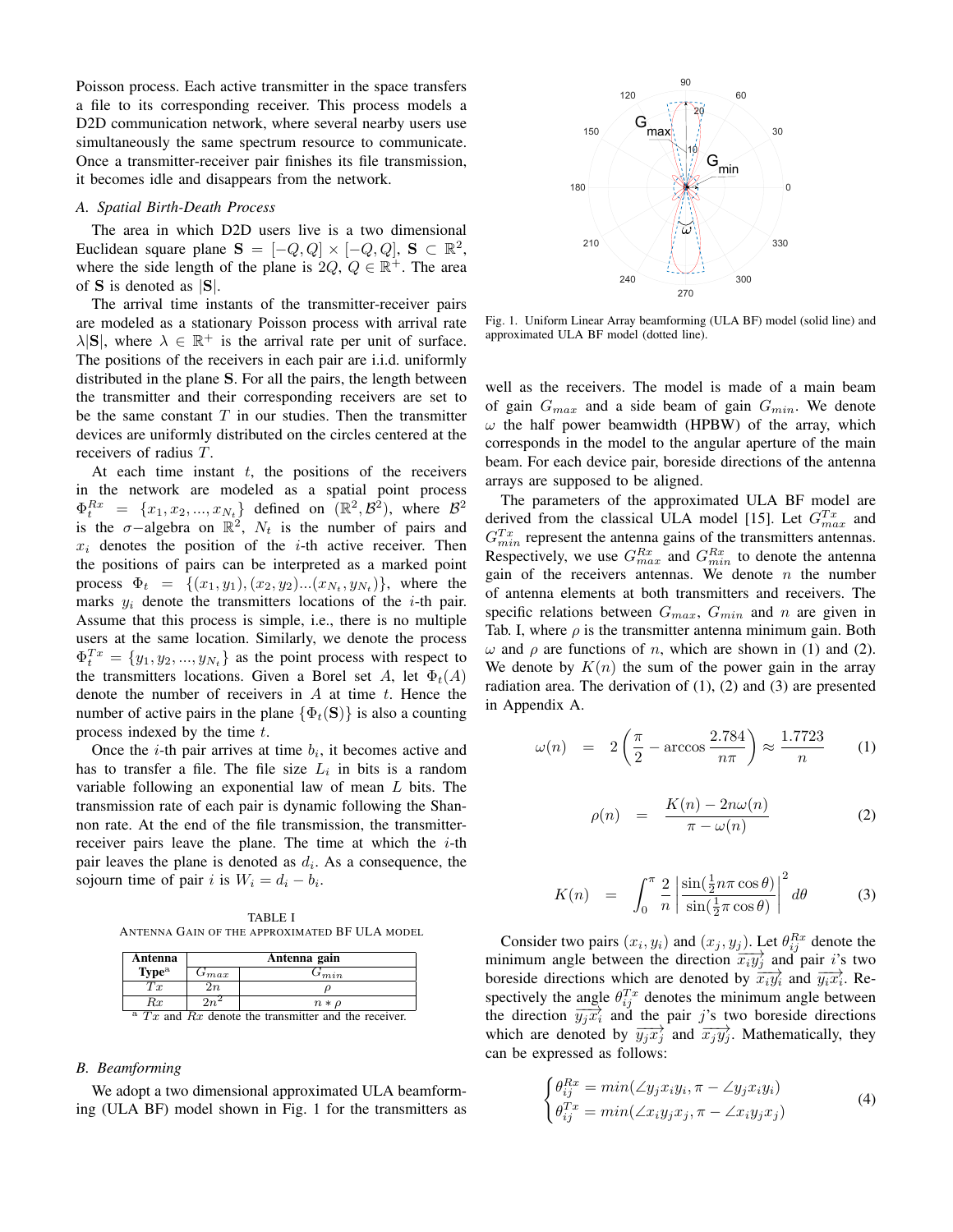Finally, we can define the total power gain from the transmitter  $y_i$  to the receiver  $x_i$  with BF as  $G_{ij}$ .

$$
G_{ij} = \begin{cases} G_{max}^{Rx} G_{max}^{Tx} & \text{if } \theta_{ij}^{Rx} \le \omega \text{ and } \theta_{ij}^{Tx} \le \omega \\ G_{max}^{Rx} G_{min}^{Tx} & \text{if } \theta_{ij}^{Rx} \le \omega \text{ and } \theta_{ij}^{Tx} > \omega \\ G_{min}^{Rx} G_{max}^{Tx} & \text{if } \theta_{ij}^{Rx} > \omega \text{ and } \theta_{ij}^{Tx} \le \omega \\ G_{min}^{Rx} G_{min}^{Tx} & \text{if } \theta_{ij}^{Rx} > \omega \text{ and } \theta_{ij}^{Tx} > \omega \end{cases}
$$
(5)

Since the boreside directions of the transmitter and the receiver of a pair are aligned, we have:  $G_{ii} = G_{max}^{Rx} G_{max}^{Tx}$ .

#### *C. Transmission Rate*

We first consider the case without BF. Let  $\ell(r)$  denote the path-loss function at distance  $r$ , which is assumed to be bounded. Let  $P$  denote the transmission power of the transmitter. Without considering the channel small-scale fading, the power received by the receiver located at  $x$  from its corresponding transmitter located at y, can be expressed as  $P \ell(\|x - y\|)$ . The interference  $I(x, \Phi_t)$  is the sum of powers received by a receiver at  $x$  from other pairs in the configuration  $\Phi_t$ :

$$
I(x, \Phi_t) = \sum_{u \in \phi^{Tx} \setminus y} P\ell(||u - x||)
$$
 (6)

The transmission rate  $R(x, \Phi_t)$  of the pair  $(x, y) \in \Phi_t$  varies as a function of time according to the Shannon rate:

$$
R(x, \Phi_t) = B \log_2 \left( 1 + P \frac{\ell(\|x - y\|)}{\mathcal{N}_0 + I(x, \Phi_t)} \right)
$$
(7)

where  $B$  denotes the bandwidth of the transmission channel and  $\mathcal{N}_0$  is the thermal noise at the receiver side.

With the application of BF, the received power from transmitter at  $y_j$  to receiver at  $x_i$  is now  $G_{ij}P\ell(||x_i - y_j||)$ . Hence we get the expression of the interference for a receiver  $x_i$ associated with  $y_i$  with BF:

$$
I^{BF}(x_i, \Phi_t) = \sum_{y_j \in \phi^{Tx}, i \neq j} G_{ij} P\ell(||y_j - x_i||)
$$
 (8)

We can thus define the Shannon rate of the transmitter-receiver pair  $(x_i, y_i)$  at configuration  $\Phi_t$  as:

$$
R^{BF}(x_i, \Phi_t) = B \log_2 \left( 1 + P \frac{G_{max}^{Rx} G_{max}^{Tx} \ell(\|x_i - y_i\|)}{\mathcal{N}_0 + I^{BF}(x_i, \Phi_t)} \right) \tag{S}
$$

#### III. STABILITY CRITERION

In such a spatio-temporal network, all the device pairs are served without constraints of the number of servers. So we can regard this system as a M/G/ $\infty$  queue, where the service rate for each user are different and time-varying. The stability of this queue is a critical issue to study. The system is stable if  $\Phi_t(\mathbf{S})$  is a stationary counting process. Moreover,  $\Phi_t$  can be characterized as a continuous-time Markov chain (CTMC) with state space the set of configurations. In brief, the ergodicity, the stationary regime and the stability describe the same phenomenon for such a process. Reference [13] proposes a necessary and sufficient condition to make  $\Phi_t$  ergodic. We derive the stability criterion (i.e., the time ergodicity) for this process when the approximated ULA BF model presented in Section II-B is adopted at D2D pairs. We use the same definition of stability as in [14].

**Definition 1** (Stability). The spatial birth-death process  $\Phi_t$ is said to be stable, if the number of pairs  $\Phi_t(\mathbf{S})$  converges weakly to a limit.

In another word,  $\Phi_t$  is stable if the embedded Markov chain is time-ergodic [13].

**Definition 2** (Critical arrival rate). The critical arrival rate  $\lambda_c$ is defined as the threshold of arrival rate such that, the spatial birth-death process  $\Phi_t$  is stable if and only if  $\lambda < \lambda_c$ .

Let  $a = \int_{\mathbf{S}} \ell(\Vert x \Vert) dx$ , the critical arrival rate  $\lambda_c$  given in [13] is expressed as:

$$
\lambda_c = \frac{B\ell(T)}{\ln(2)La} \tag{10}
$$

Based on this result, we redefine the critical arrival rate under the BF paradigm expressed as follows:

$$
\lambda_c^{BF}(n) = \frac{4n^3B\ell(T)}{\ln(2)La\mathbb{E}[G(n)]}
$$
(11)

Let  $p = \frac{\omega}{\pi}$ , then  $\mathbb{E}[G]$  is the expectation of a random variable which depends on the number of antennas elements  $n$ ,  $\rho$  and p as follows.

$$
\mathbb{E}[G(n)] = 4n^3p^2 + 4n^2\rho p(1-p) + n\rho^2(1-p)^2 \quad (12)
$$

Theorem 1. Assuming the approximated ULA BF model with *n* antenna elements, if  $\lambda > \lambda_c^{BF}(n)$ , the spatial birth-death process  $\Phi_t$  admits no stationary regime.

Proof: See Appendix B.

#### IV. SIMULATION

(9)  $\beta(t) = \frac{\Phi_t(\mathbf{S})}{\|\mathbf{S}\|}$ , which is a time series. If the time average value We simulate the birth-death process  $\Phi_t$  in forward time, based on the system model described in Section II-A. In order to avoid border effects, the network area is transformed in a torus. If  $\Phi_t$  is stable then it admits a stationary regime  $\Phi_0$ . We denote  $\beta$  the intensity of this spatial point process  $\Phi_{0}$ . The value of  $\beta$  can be estimated by observing the value  $\mathbb{E}[\frac{\tilde{\Phi}^0(\mathbf{S})}{\|\mathbf{S}\|}]$  $\frac{\partial f(\mathbf{s})}{\|\mathbf{s}\|}$ . We can thus observe the sample path of the intensity function of  $\beta(t)$  converges to be a constant, the process  $\Phi_t$  is ergodic and has a unique stationary regime. This is known to be the first order property of the stationary point process [14].

The form of the path-loss function  $\ell(\cdot)$  should be carefully chosen to keep the value of  $a = \int_{x \in S} \ell(\|x\|) dx$  bounded. In our simulation we take a bounded path-loss model  $\ell(r)$  =  $(1 + r)^{-4}$ . The network plane S is considered to be a square centered at the origin. The length of S is 2Q and  $Q = 10$ meters in our simulation. The pair distance  $T$  is chosen as 1 meter. The average file size is  $L = 1$  Mbits. Other parameters are the bandwidth  $B = 1$  MHz, the noise power  $\mathcal{N} = -100$ dBm, and the transmission power  $P = 20$  dBm. According to (10), the critical arrival rate without BF is  $\lambda_c = 0.0919$  with the above setting.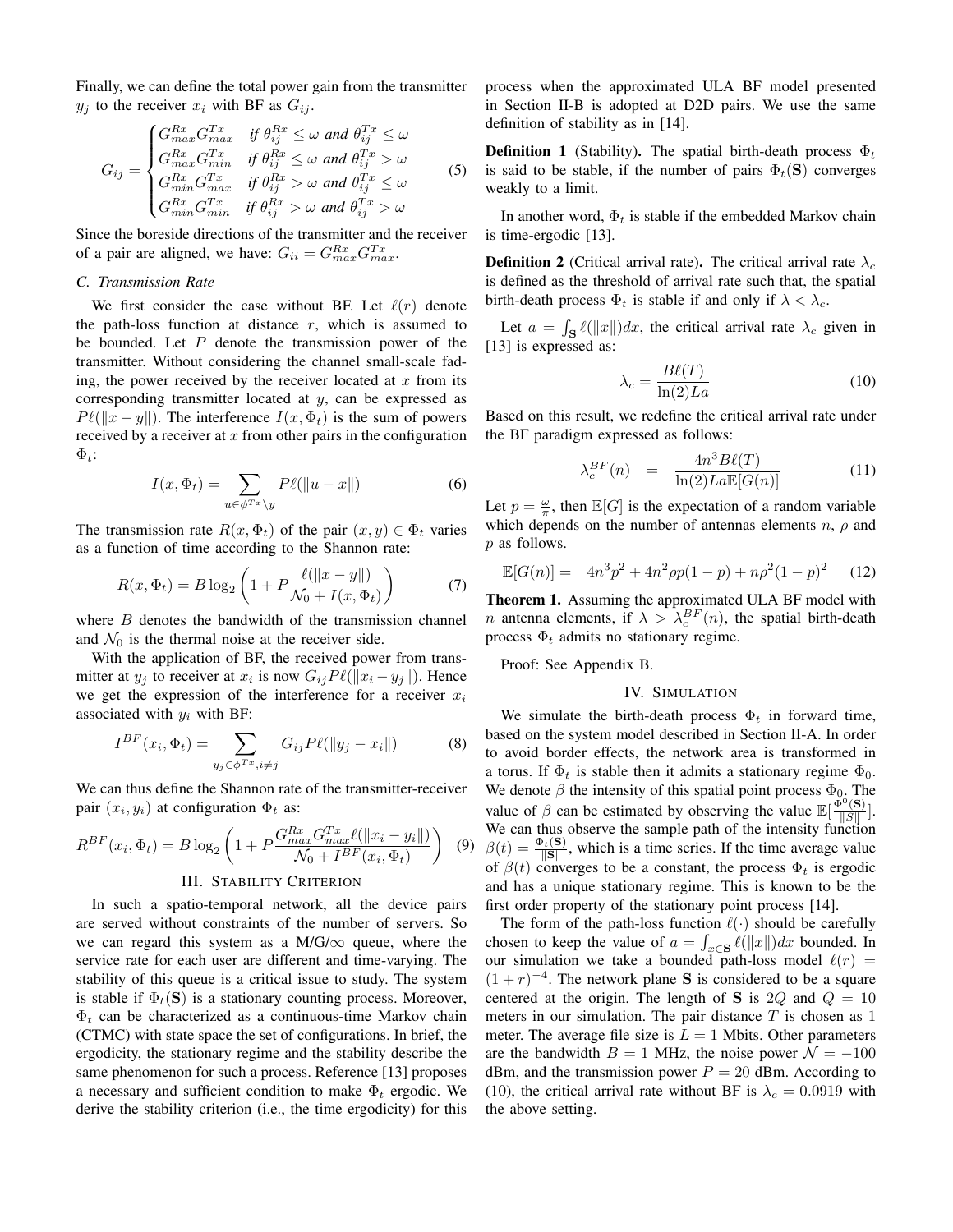

Fig. 2.  $\beta$  as a function of time when  $\lambda = 32\lambda_c$  (a), and when  $\lambda = 38\lambda_c$ (b), where  $n = 4$ ,  $\lambda_c^{BF} = 35.35 \lambda_c$ .



Fig. 3. Average of sojourn time W as a function of  $\lambda$  with  $n = 4$ . The classical ULA model and the approximated ULA BF model are compared.



Fig. 4. Critical arrival rates  $\lambda_c^{BF}(n)$ ,  $\lambda_c$  and  $\lambda_c^{BF}(n)/\lambda_c$  as a function of  $\overline{n}$ .

The simulation starts with a receiver arriving at a random location in S. Each pair is associated with a file whose size follows the same exponential distribution. We record all the time instants when there are new arrivals or departures, and each pair alive in the network updates its transmission rate at these time instants according to equation (9). We count the number of active pairs  $\Phi_t(\mathbf{S})$  in the network at these time instants, and we get  $\beta(t) = \frac{\Phi_t(\mathbf{S})}{|\mathbf{S}|}$ .

In Fig. 2, we show a case where the number of antenna elements is  $n = 4$ . According to (11), we get  $\lambda_c^{BF} \approx 35.35 \lambda_c$ . In Fig. 2 (a), we set  $\lambda = 32\lambda_c$ . The blue curve shows the intensity function  $\beta(t)$ , and the red curve is its time average trajectory expressed as  $\bar{\beta}(t) = \frac{\int_0^t \beta(t)}{t}$  $\frac{\rho(t)}{t}$ . It illustrates clearly that  $\Phi_t$  admits a stationary regime, since  $\bar{\beta}(t)$  reaches a limit.

When the arrival rate exceeds  $\lambda_c^{BF}(n)$ , like in Fig. 2 (b), where  $\lambda = 38\lambda_c$ , the Markov chain is not time ergodic and  $\beta(t)$ grows indefinitely. This is due to the fact that the increase of arrivals causes more interference in the network which reduces the total network throughput, to such extent that the load exceeds the network capacity.

Another approach to verify the stability of the process is to study the sojourn time W. According to the little law,  $\beta = W\lambda$ when this system queue is stable. This means that  $W$  should be bounded to keep  $\beta$  bounded. The average of W taken among all the pairs in one realisation is shown in Fig. 3. The average of  $W$  goes to be infinity when the arrival rate gets close to  $\lambda_c^{BF}(n)$ , which verifies our stability condition. The figure shows that the average sojourn time using the approximated ULA BF model is a bit smaller than the average sojourn time given by the classical ULA model (14). The approximation gives a good approximation of the average sojourn time and of the critical arrival rate.

The impact of BF is significant in terms of the expansion of the stability region. In Fig. 4, we show  $\lambda_c^{BF}(n)$  and  $\lambda_c$  as functions of the number of antenna elements n, where  $\lambda_c$  is a constant. The value of  $\lambda_c^{BF}(n)$  increases dramatically when n increases, since  $(11)$  is an increasing function of n.

#### V. CONCLUSION

In this paper, we present an extension of the wireless network model proposed by Sankararaman and Baccelli based on a spatial birth-death process to the scenario where devices use beamforming. We propose a simple and tractable model for BF based on a uniform linear array and we provide an explicit expression of the critical arrival rate as a function of the number of antenna elements. Theoretical and numerical results show that BF expands significantly the stability region of such a network and that the critical arrival rate is an increasing function of the number of antenna elements.

#### APPENDIX A

In this section, we express the two parameters  $\rho$ ,  $\omega$  as functions of the number of antenna elements  $n$ . The methods is based on [15]. A uniform linear array has  $n$  antenna elements aligned along the x-axis and are equally spaced with distance d. Consider a planar wave departing in (or arriving from) the direction  $\theta$  with respect to the x-axis. The field pattern at every antenna element is denoted by  $f_e(\theta)$ , the power pattern is denoted by  $g_e(\theta)$ . Take the phase at the first antenna element as a reference. Considering the antennas at the transmitters part firstly, the combined far field pattern  $f_a$  of the array is obtained as:

$$
f_a(\theta) = \frac{1}{\sqrt{n}} f_e(\theta) \sum_{i=1}^n a_i e^{j((i-1)kd\cos\theta)} \qquad (13)
$$

where  $k = 2\pi/\lambda$  and  $a_i$  is a phase offset applied at antenna element *i*. The  $1/\sqrt{n}$  factor is to account for the power split among the  $n$  antenna elements at the transmission. Choosing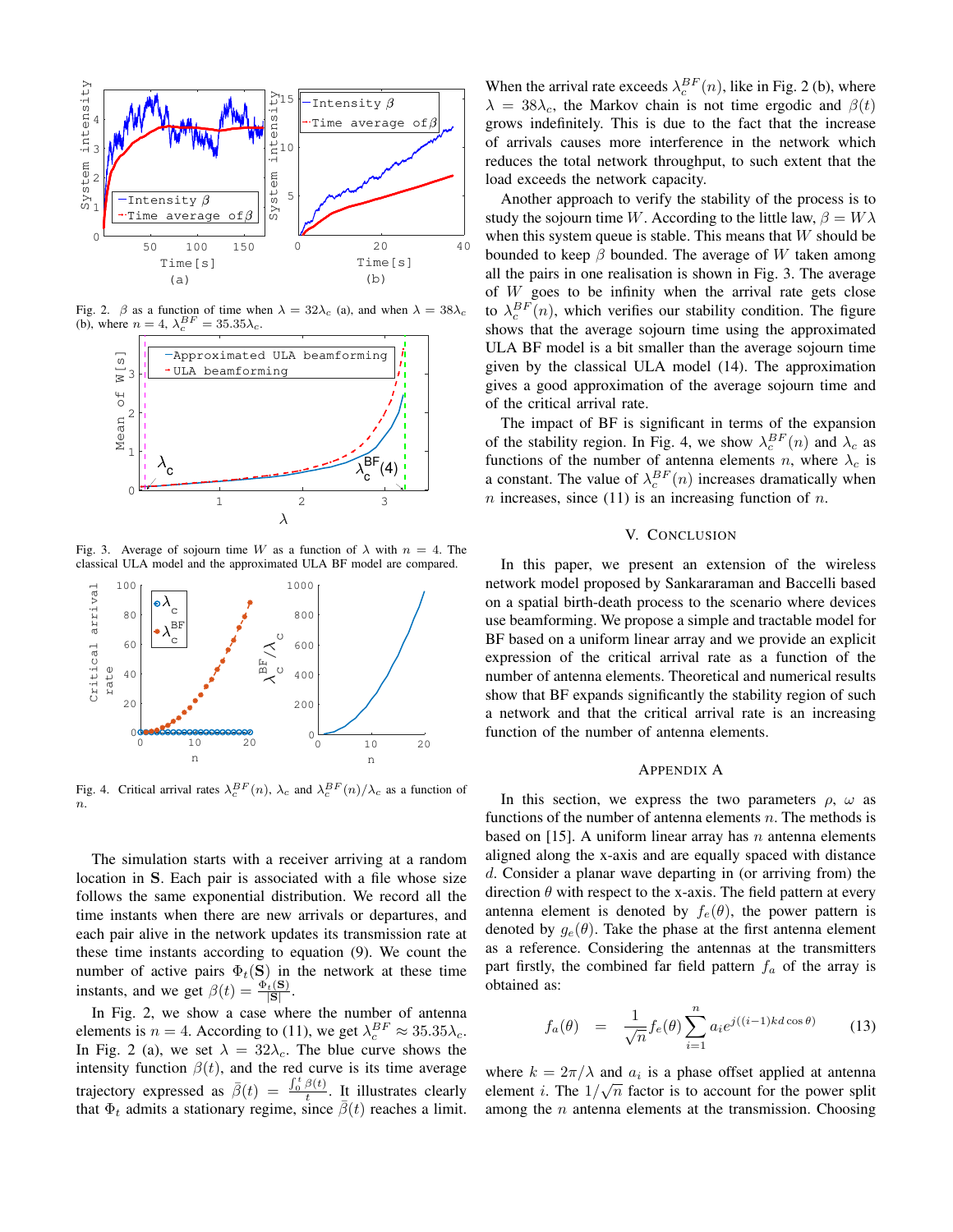$a_i = e^{-j((i-1)kd\cos\theta_0)}$ , the power gain  $g_a(\theta) = |f_a(\theta)|^2$  leads to:

$$
g_a(\theta) = \frac{1}{n} g_e(\theta) \left| \frac{\sin(nk\frac{d}{2}(\cos\theta - \cos\theta_0))}{\sin(k\frac{d}{2}(\cos\theta - \cos\theta_0))} \right|^2 \quad (14)
$$

The maximum array factor gain for the transmitter is achieved for  $\theta = \theta_0$ : the maximum array factor is n. If we assume a rectangular patch antenna, the antenna radiation pattern is hemispheric and has a directivity of 2 [15]. Hence we now assume  $\theta_0 = \pi/2$  (boreside),  $g_e(\theta) = 2$ . Finally the maximum gain of the transmitters antenna is  $g_a(\theta_0) = 2n$ .

The half power beam width of the array factor is obtained by solving the equation:

$$
\frac{2}{n} \left| \frac{\sin(\frac{1}{2}n\pi \cos \theta)}{\sin(\frac{1}{2}\pi \cos \theta)} \right|^2 = \frac{2n}{2} \tag{15}
$$

Using an approximation for the sine function for small arguments by approximating the denominator by  $(\frac{1}{2}n\pi\cos\theta)^2$ , we have to solve:  $|\sin(x)/x|^2 = 1/2$ . Numerically, we find:  $x \approx 1.392$ . So that the half power bandwidth (HPBW)  $\omega(n)$ of  $n$  transmitter antennas is:

$$
\omega(n) = 2\left(\frac{\pi}{2} - \arccos\frac{2.784}{n\pi}\right) \approx \frac{1.7723}{n} \qquad (16)
$$

Let  $\rho$  be the minimum gain in the complementary sector. We equalize the approximate and exact radiated powers.

$$
2n\omega(n) + \rho(n)(\pi - \omega(n)) = K(n)
$$
 (17)

Then the transmitter antennas minimum gain is given by:

$$
\rho(n) = \frac{K(n) - 2n\omega(n)}{\pi - \omega(n)} \tag{18}
$$

where  $K(n)$  is the total power gain of antennas half radiation region from  $\theta = 0$  to  $\theta = \pi$  shown by (3).

For the receiver antenna, there is no need to divide the power into  $n$  parts. So the received signal is formed as follows:

$$
f_a^{Rx}(\theta) = f_e(\theta) \sum_{i=1}^n a_i e^{j((i-1)kd\cos\theta)} \tag{19}
$$

Using the same method as for the transmitter antenna case, we get that  $\omega$  has the same value as that we get for transmitters antennas. The minimum gain of receiver's antenna has the value  $G_{min}^{Rx} = n\rho$ .

#### APPENDIX B

In this section, we give the derivation of the critical arrival rate with BF and adapt the proofs given in [13] to our system model. According to the Miyazawa's rate conservative law (RCL) [16], the average rates of increase should be equal to the rates of decrease for a stationary stochastic process. We can thus apply RCL to the number of active pairs in the network:

$$
\lambda|\mathbf{S}| = \lambda_d. \tag{20}
$$

Next we can apply the RCL to the total workload in the network. Denote  $\Phi_0$  as the configuration when the network is stationary. Given that the data volume of each pair is i.i.d. exponentially distributed with mean L bits, the RCL leads to the result that:

$$
\lambda |S|L = \mathbb{E}\left[\sum_{x \in \Phi_0} R^{BF}(x, \Phi_0)\right]
$$
 (21)

$$
= \mathbb{E}_G \left[ \mathbb{E} \left[ \sum_{x \in \Phi_0} R^{BF}(x, \Phi_0) \right] | G \right] \tag{22}
$$

Where  $G$  is the power gain of the transmission path, of which the receiver is located at the origin, and the transmitter is located at a random place. Let  $\mathbb{E}_{\Phi_0}^{\overline{0}}$  describe the spatial Palm Probability of  $\Phi_0$ . Since  $\Phi_0$  is in steady state this Palm probability must exist [17]. According to the definition of Palm probability, we get:

$$
\mathbb{E}\left[\sum_{x\in\Phi_0} R^{BF}(x,\Phi_0)\right] = \mathbb{E}_{\Phi_0}^0[R^{BF}(0,\phi_0)]\mathbb{E}[\phi_0(\mathbf{S})] \quad (23)
$$

Denote the total interference seen by the receivers in the network as  $\mathbf{I}_t^{BF} = \sum_{x \in \Phi_t} I^{BF}(x, \Phi_t)$ , it also respects the RCL:

$$
\lambda |S|\mathbb{E}^{\uparrow}[\mathcal{I}] = \lambda_d \mathbb{E}^{\downarrow}[\mathcal{D}] \tag{24}
$$

where  $\mathcal{I} = I_{0+} - I_0$  denotes the additional interference arisen by an arrival. Denote the corresponding palm probability as  $\mathbb{E}^{\uparrow}$ . Similarly,  $\mathcal{D} = \mathbf{I}_0 - \mathbf{I}_{0+}$  denotes the decrease of the interference arisen by a departure and  $\mathbb{E}^{\downarrow}$  is its palm probability. Suppose that the system is stationary at  $\Phi_0$ , the intensity of  $\Phi_0$  is  $\frac{\mathbb{E}[\Phi_0(S)]}{|S|}$  if it exists. According to the PASTA property [17], the palm probability can be replaced by the stationary probability when the process is Poisson. Since the births are Poisson and uniform in S, we can suppose that the birth occurs at the origin center of the space. By applying Campbell's theory this leads that:

$$
\mathbb{E}^{\uparrow}[\mathcal{I}^{BF}] = 2\mathbb{E}_G[\mathbb{E}[\sum_{x \in \Phi_0} GP\ell(\|x\|)]|G] \tag{25}
$$

$$
=2P\frac{\mathbb{E}[\Phi_0(\mathbf{S})]}{|\mathbf{S}|}\mathbb{E}_G[\int_{\mathbf{S}}G\ell(\|x\|)dx]
$$
 (26)

Let  $a^{BF} = \int_{\mathbf{S}} G\ell(\Vert x \Vert)$  being a random variable which is a function of  $\widetilde{G}$ . The coefficient 2 in formula (25) comes from the fact that, once a device pair arrives, the total interference it receives from other devices has the same amount as it leads to the network. We get (26) by applying Campbell's formula.

According to (20) and (21), we get the intensity corresponding to the death epochs as follows:

$$
\lambda_d = \frac{\mathbb{E}\left[\sum_{x \in \Phi_0} R(x, \Phi_0)\right]}{L} \tag{27}
$$

considering the simple point process on the real line corresponding to the death-instants. Different from the birth process, the rate of the death process depends on the configuration of the network which is dynamic. Since the file-size is a stochastic variable with mean  $L$ , the point process admits a stochastic-intensity  $\lambda_d(t) = \frac{1}{L} \sum_{x \in \Phi_t} R(x, \Phi_t)$  with respect to the filtration  $\mathcal{F}_t = \sigma(\phi_s : s \leq t)$ . It then follows the Papangelou's theorem [17] that

$$
\lambda_d \mathbb{E}^{\downarrow}[\mathcal{D}] = \mathbb{E}[\lambda_d(0)\mathcal{D}] \tag{28}
$$